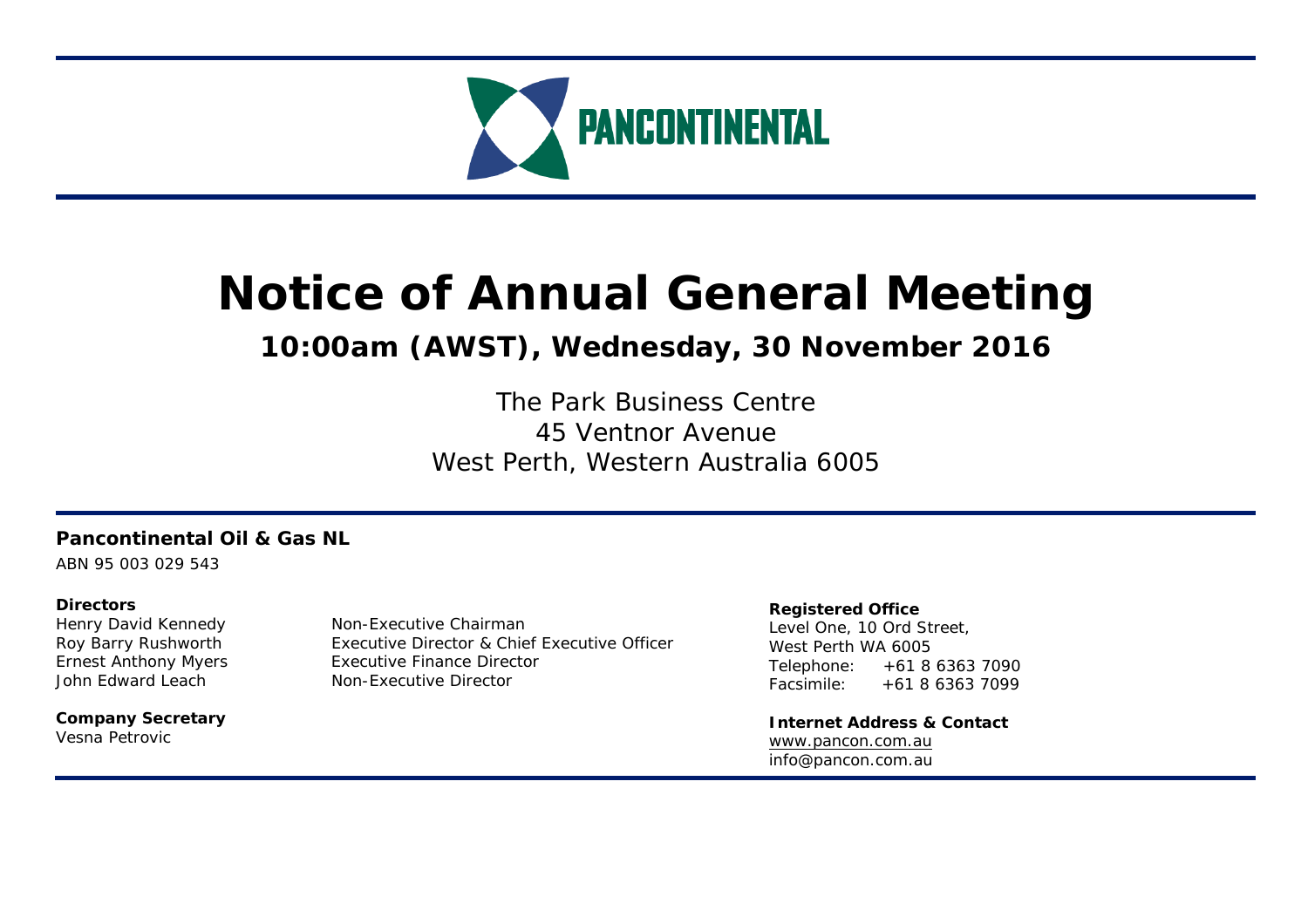# **Pancontinental Oil & Gas NL NOTICE OF MEETING 2016**

|               | <b>Items of business</b>                                     |                                                                                                                                                                                                                                                                                                                                                                                                                                        | <b>Type of</b><br>resolution | <b>Voting</b><br>restrictions and<br>further<br>information |
|---------------|--------------------------------------------------------------|----------------------------------------------------------------------------------------------------------------------------------------------------------------------------------------------------------------------------------------------------------------------------------------------------------------------------------------------------------------------------------------------------------------------------------------|------------------------------|-------------------------------------------------------------|
|               | <b>ORDINARY BUSINESS</b>                                     |                                                                                                                                                                                                                                                                                                                                                                                                                                        |                              |                                                             |
| $\mathbf 1$ . | <b>Discussion of financial</b><br>statements and reports     | To receive and consider the Annual Report for the Company for the<br>year ending 30 June 2016, which includes the Financial Report,<br>Directors' Report and Auditor's Report.                                                                                                                                                                                                                                                         | <b>Not</b><br>applicable     | Page 5                                                      |
| 2.            | <b>Adoption of Remuneration</b><br>Report                    | To receive and adopt the Remuneration Report for the year ended<br>30 June 2016.                                                                                                                                                                                                                                                                                                                                                       | Non-binding<br>Resolution    | Page 5                                                      |
|               |                                                              | Important Note: Under the Corporations Act, if 25% or more of<br>the votes cast at the AGM are against Item 2 (constituting the<br>'second strike'), a resolution on whether to hold a further meeting<br>to spill the Board of the Company will be put to Shareholders<br>(Spill Resolution). The form of the conditional Spill Resolution,<br>should it be required to be considered by Shareholders, is set out<br>in Item 7 below. |                              |                                                             |
| 3.            | <b>Re-election of Director</b><br><b>Roy Barry Rushworth</b> | That, for the purposes of rule 11.7 of the Constitution and for all Ordinary<br>other purposes, Mr Roy Barry Rushworth retires by rotation, and<br>being eligible, is re-elected as a Director.                                                                                                                                                                                                                                        | Resolution                   | Page 6                                                      |
| 4.            | <b>Election of Director</b><br><b>John Edward Leach</b>      | That, for the purposes of rule 11.3 of the Constitution and for all Ordinary<br>other purposes, Mr John Edward Leach retires, having been<br>appointed since the last Annual General Meeting, and being<br>eligible, is elected as a Director.                                                                                                                                                                                         | Resolution                   | Page 6                                                      |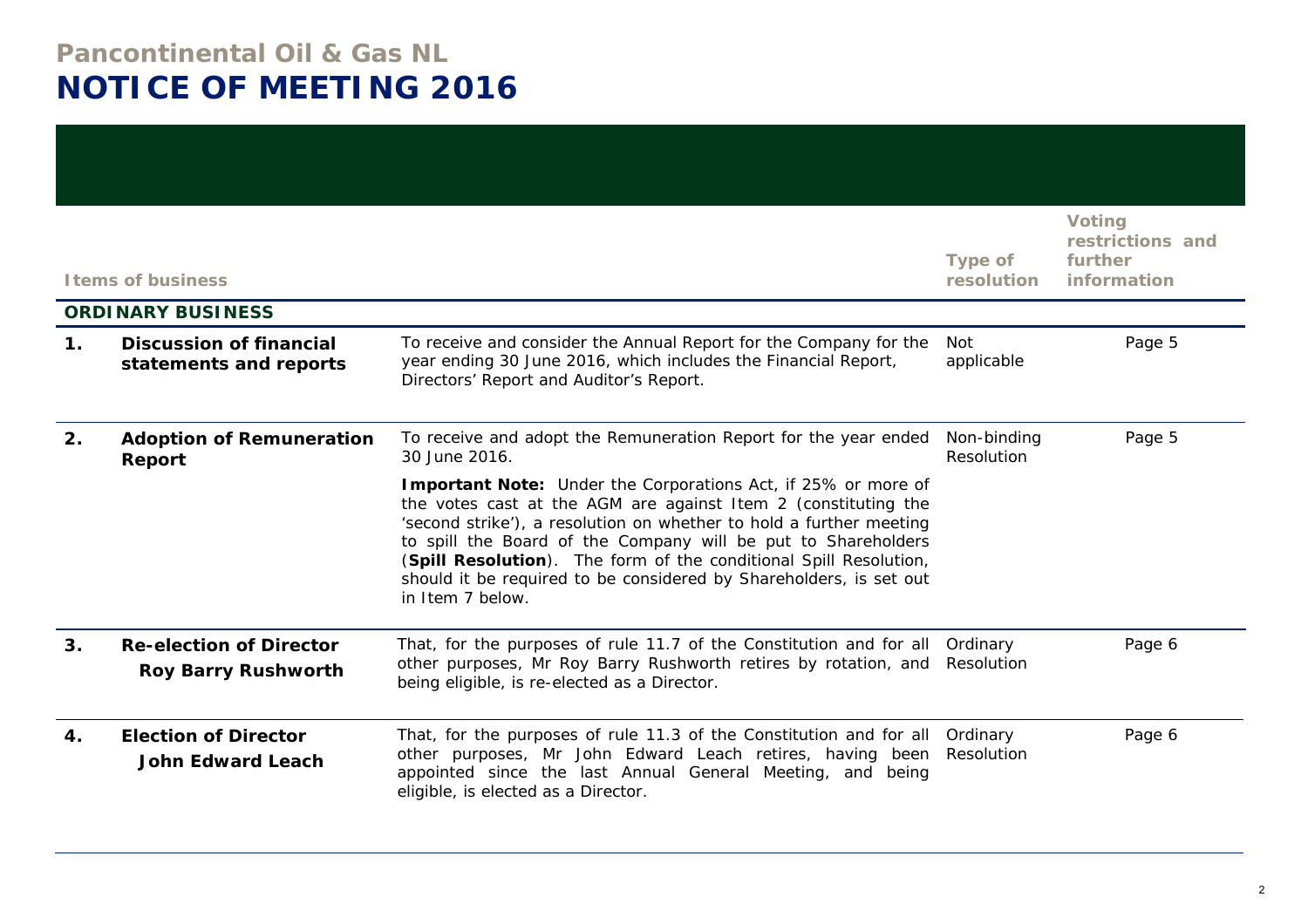|    | <b>SPECIAL BUSINESS</b>                           |     |                                                                                                                                                                                                                                                                                                                                                                                         |                                        |        |
|----|---------------------------------------------------|-----|-----------------------------------------------------------------------------------------------------------------------------------------------------------------------------------------------------------------------------------------------------------------------------------------------------------------------------------------------------------------------------------------|----------------------------------------|--------|
| 5. | <b>Ratification of Share</b><br><b>Placements</b> |     | That, for the purposes of Listing Rule 7.4, and for all other<br>purposes, the allotment and issue of 185,500,000 Shares at an<br>issue price of 0.4 cents per Share on the terms and conditions set<br>out in the Explanatory Notes be ratified.                                                                                                                                       | Ordinary<br>Resolution                 | Page 6 |
| 6. | Approval of 10%<br>placement capacity             |     | That, for the purposes of Listing Rule 7.1A and for all other<br>purposes, approval is given for the issue of Equity Securities in the<br>Company totalling up to 10% of the issued capital of the Company<br>at the time of issue, calculated in accordance with the formula<br>prescribed in Listing Rule 7.1A.2 and on the terms and conditions<br>set out in the Explanatory Notes. | Special<br>Resolution                  | Page 7 |
| 7. | <b>Conditional spill resolution</b>               |     | That, subject to and conditional on at least 25% of the votes cast<br>on Item 2 (Adoption of Remuneration Report) above being against<br>the adoption of the Remuneration Report, as required by the<br>Corporations Act:                                                                                                                                                               | Conditional,<br>Ordinary<br>Resolution | Page 8 |
|    |                                                   | (a) | an extraordinary general meeting of the Company (Spill<br>Meeting) be held within 90 days after passing this<br>resolution;                                                                                                                                                                                                                                                             |                                        |        |
|    |                                                   | (b) | all of the Directors of the Company in office at the time<br>when the resolution to make the Directors' Report for the<br>financial year ended 30 June 2016 was passed, other than<br>the Managing Director, cease to hold office immediately<br>before the end of the Spill Meeting; and                                                                                               |                                        |        |
|    |                                                   | (c) | resolutions to appoint persons to offices that will be vacated<br>immediately before the end of the Spill Meeting be put to<br>the vote at the Spill Meeting.                                                                                                                                                                                                                           |                                        |        |
|    |                                                   |     | Important Note: The Company is required to, and will only put,<br>this Item 7 to the AGM if 25% or more of the votes cast on Item 2<br>(Adoption of Remuneration Report) are voted against that Item.                                                                                                                                                                                   |                                        |        |

0 **Terms used in this Notice and the Explanatory Notes are defined in the glossary on page 10.**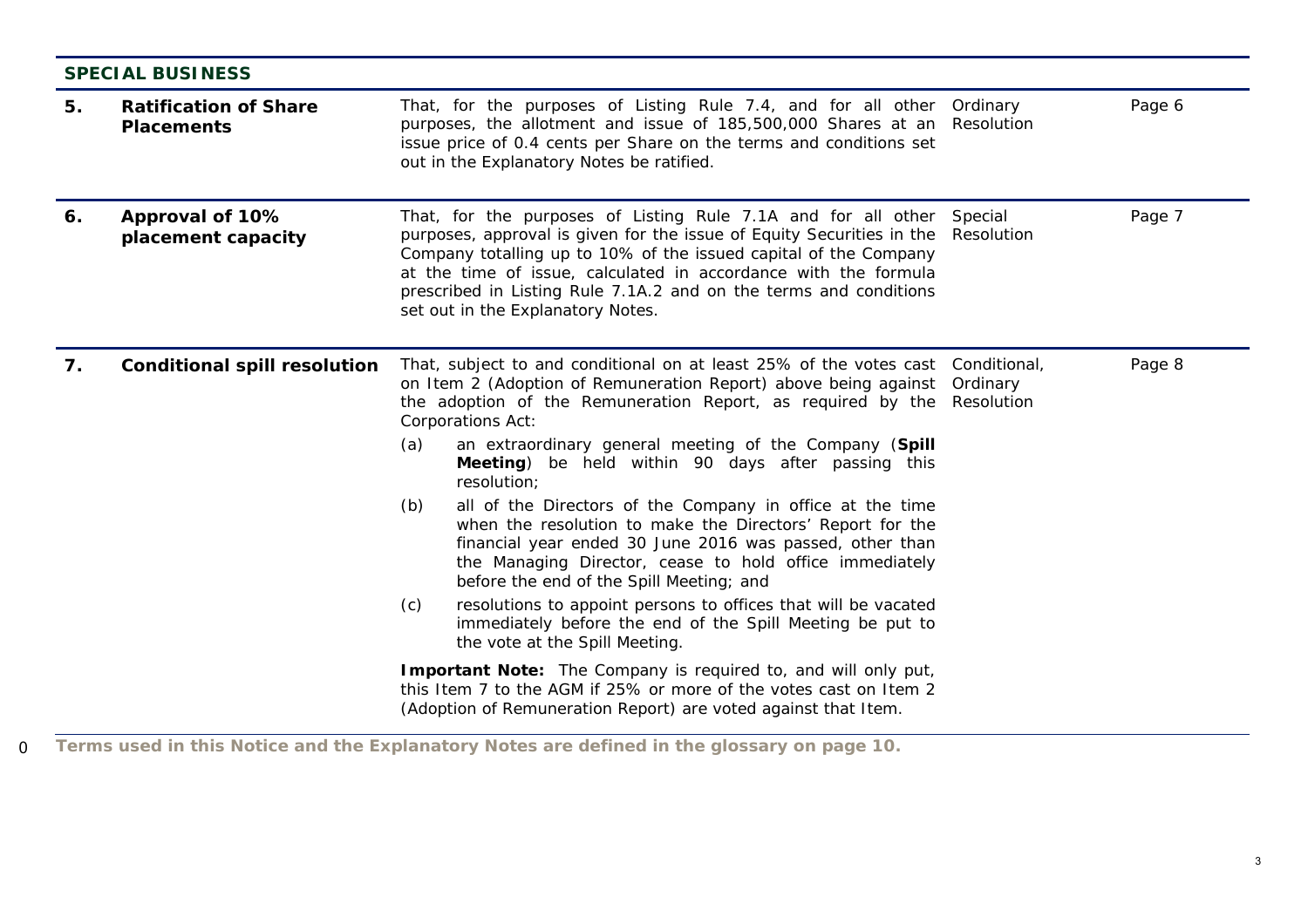# **Pancontinental Oil & Gas NL NOTICE OF MEETING 2016**

### **VOTING**

#### **Voting Record Date**

Shareholders recorded on the Company's register of members at 4:00pm (AWST) on Monday, 28 November 2016 will be entitled to vote at the AGM.

#### **Becoming a Shareholder**

Shareholders who become registered Shareholders after the date of dispatch of this Notice and who wish to vote at the AGM by proxy should call  $+61$  8 6363 7090 to request a Proxy Form.

Shareholders who become beneficial shareholders of Shares by acquiring Shares after the date of dispatch of this Notice and who wish to vote at the AGM by proxy should contact their broker or intermediary for instructions on how to do so.

#### **How to vote**

Shareholders can vote in one of two ways:

- $\bullet$ by attending the AGM and voting; or
- by appointing a proxy to attend and vote on their behalf.

The voting prohibitions and exclusions for each Item are set out in the Explanatory Notes to this Notice.

Shareholders are asked to arrive at the venue 30 minutes prior to the time designated for the AGM, if possible, so that the Company may check their shareholding against the Company's share register and note attendances.

### **PROXY FORMS**

#### **Proxy Form**

Enclosed with this Notice is a personalised Proxy Form. The Proxy Form allows Shareholders not attending the AGM to either lodge their vote directly or appoint a proxy to vote on their behalf.

If you hold Shares in more than one capacity, please be sure to complete the Proxy Form relevant to each holding.

#### **Appointing proxies**

Shareholders who are entitled to attend and vote at the AGM may appoint a proxy to act generally at the AGM on their behalf, and to vote.

To appoint a proxy, the attached Proxy Form should be completed and lodged in accordance with the instructions on that form. A proxy or nominee need not be a Shareholder of the Company.

A Shareholder entitled to cast two or more votes can appoint up to two proxies, and should specify the proportion or number of votes each proxy or nominee is appointed to exercise.

If no proportion or number is specified, each proxy or nominee may exercise half of the Shareholder's votes, with any fractional entitlements disregarded. If you wish to appoint two proxies or two nominees, please call +61 8 6363 7090 and request an additional Proxy Form.

Any directed proxies that are not voted on a poll at the AGM will automatically default to the Chair, who is required to vote proxies as directed.

A corporate Shareholder or proxy must appoint a person as its corporate representative.

#### **Appointing the Chair as your proxy**

Any proxy given to:

- a member of the Company's Key Management Personnel **other than the Chair**; or
- their Closely Related Parties (including a spouse, dependent, and other close family members, as well as any companies they control),

for Item 2 or Item 7 will not be counted unless the Shareholder directs how the proxy is to vote.

Any undirected proxy given to the Chair for Item 2 or Item 7 by a Shareholder entitled to vote on that Item will be voted by the Chair in favour of Item 2 and against Item 7 in accordance with the express authorisation on the Proxy Form.

The Chair intends to vote all valid undirected proxies for all other Items in favour of those Items, subject to the voting prohibitions and exclusions set out in this Notice.

#### **Power of attorney and corporate representatives**

If the Proxy Form is signed by an attorney, the power of attorney or a certified copy must be sent with the Proxy Form.

A body corporate member or proxy may elect to appoint a representative, rather than a proxy. In such circumstances, written proof of the representative's appointment must be lodged with, or presented to, the Company before the AGM.

A body corporate appointed as a proxy must also lodge a "Certificate of Appointment of a Corporate Representative".

### **LODGING PROXY FORMS**

#### **Deadline**

Proxy Forms must be received by 10:00am (AWST) on Monday, 28 November 2016.

#### **How to lodge Proxy Forms**

You can lodge your Proxy Forms:

**Mail**: to the Company at PO Box 1154, West Perth, WA 6872.

**Facsimile**: to the Company on +61 8 6363 7099.

Further details on how to lodge your Proxy Form can be found on the Proxy Form.

### **ENQUIRIES**

Shareholders are invited to contact the Company Secretary by email at info@pancon.com.au or by telephone on +61 8 6363 7090 if they have any queries in respect of the matters set out in these documents.

#### **By order of the Board of Directors**

#### **Vesna Petrovic**

**Company Secretary** 

28 October 2016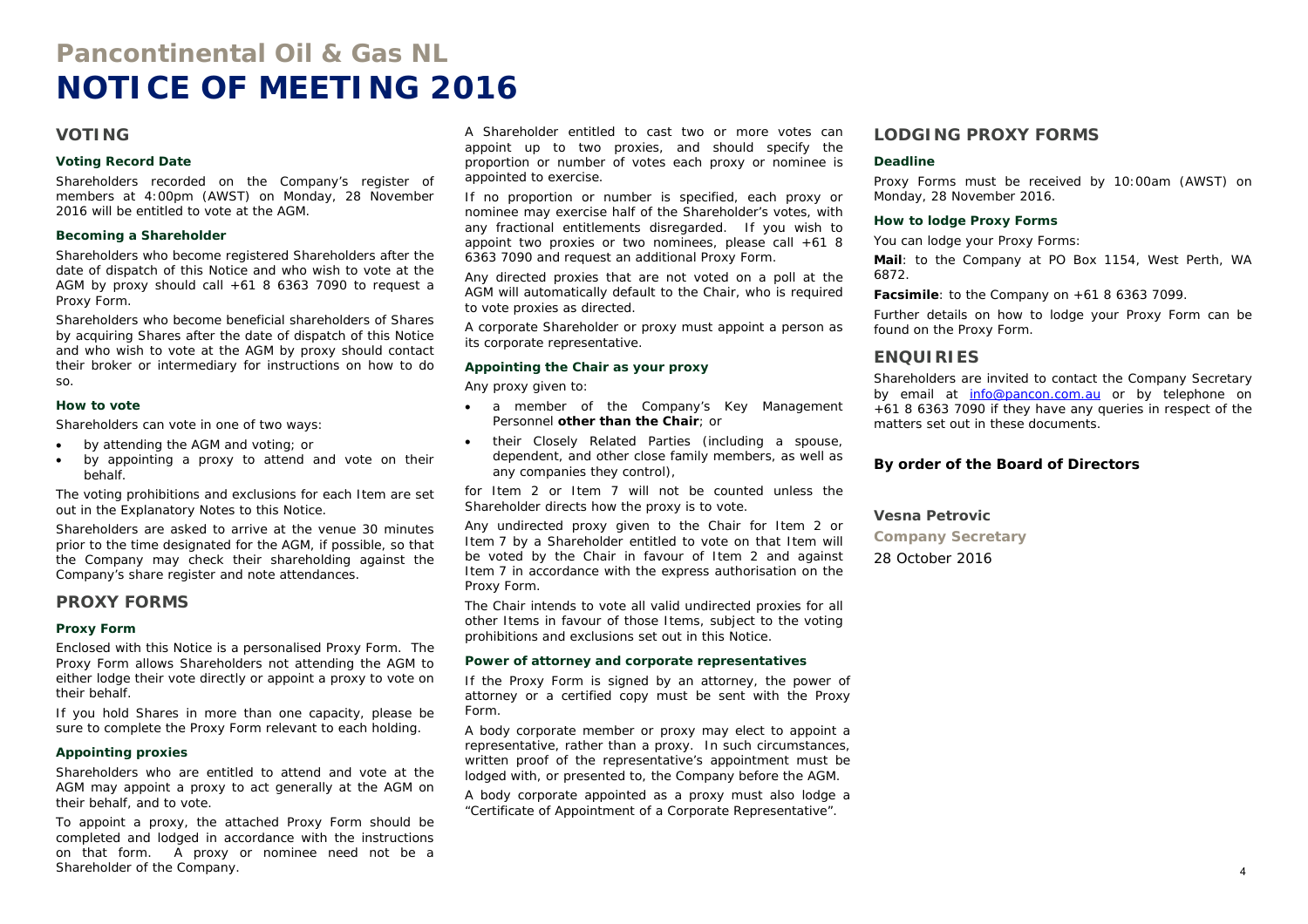# **Pancontinental Oil & Gas NL EXPLANATORY NOTES**

### **ITEM 1 – DISCUSSION OF FINANCIAL STATEMENTS AND REPORTS**

In accordance with the Corporations Act, Shareholders will have a reasonable opportunity to ask questions concerning the Company's Annual Report, which includes the Company's Financial Report, Directors' Report and Auditor's Report, for the year ended 30 June 2016.

A copy of the Company's Annual Report is available on its website at www.pancon.com.au or through ASX at www.asx.com.au.

The Company's auditor, Rothsay Chartered Accountants, will be present at the AGM and Shareholders will have an opportunity to ask the auditor questions in relation to the conduct of the audit, the Auditor's Report, the Company's accounting policies, and the independence of the auditor.

The auditor will also respond to any written questions provided these are submitted to the Company no later than five business days prior to the AGM.

There is no requirement for Shareholders to approve the Company's Annual Report.

### **ITEM 2 – ADOPTION OF REMUNERATION REPORT**

#### **Background**

The Remuneration Report for the financial year ended 30 June 2016 is set out in the Company's Annual Report.

The Remuneration Report sets out the Company's remuneration arrangements for Directors, including the Chief Executive Officer / Executive Director and executive staff.

The Chair will allow a reasonable opportunity for Shareholders to ask questions about, or make comments on, the Remuneration Report at the AGM. Shareholders will then be asked to vote on the Remuneration Report.

The vote is advisory only and does not bind the Company or its Directors. The Company's Board will consider the outcome of the vote and comments made by Shareholders on the Remuneration Report at the AGM when reviewing the Company's remuneration policies.

#### **Spill resolution**

If 25% or more of votes that are cast are voted against the adoption of the Remuneration Report at two consecutive annual general meetings, Shareholders must vote at the second of those annual general meetings on a resolution to

hold another meeting within 90 days, at which all of the Directors (other than the Managing Director and Directors appointed since the approval of the remuneration report) must stand for re-election.

The Company notes that while the resolution adopting the 2015 remuneration report (**2015 Remuneration Report**) was passed on a show of hands at the Company's 2015 annual general meeting (**2015 AGM**), the number of proxy votes received by the Company against the adoption of the 2015 Remuneration Report totalled 28%. The total number of holders that cast proxies voting against the 2015 Remuneration Report were 7, from a potential 3,905 holders eligible to vote. One of the holders who voted against the resolution by proxy held 36,606,136 Shares, which accounted for 95% of the votes cast by proxy against the adoption of the 2015 Remuneration Report.

The Board takes Shareholder concerns about executive remuneration seriously. In light of the percentage of proxy votes received by the Company voting against the adoption of the 2015 Remuneration Report (albeit representing a very small number of Shareholders) the Board has put in place measures to reduce the remuneration expenditure of the Company and has reduced all non-core expenditure. In particular, Director remuneration for the 2016 financial year has been reduced by \$351,000 when compared to the 2015 financial year, representing a reduction of approximately 36%.

The Board believes that the changes made to Director remuneration since the 2015 AGM address any concerns that Shareholders may have had in relation to the Company's remuneration practices prior to the 2015 AGM. Full details of all the changes are set out in the 2016 Remuneration Report.

If 25% or more of the votes cast on Item 2 are against the adoption of the Remuneration Report, the Company will receive a "second strike" and Item 7 will be required to be put to the AGM. The Board considers that this would significantly disrupt the AGM and risks the Company being required to hold a further extraordinary general meeting. Accordingly, the Board unanimously recommends that Shareholders vote in favour of Item 2.

#### **Board recommendation**

The Board unanimously recommends that Shareholders vote **in favour** of the adoption of the Remuneration Report.

The Chair intends to vote undirected proxies in favour of Item 2.

#### **Voting prohibitions**

In accordance with the Corporations Act, a vote on Item 2 must not be cast (in any capacity) by or on behalf of a member of the Key Management Personnel, details of whose remuneration are included in the Remuneration Report, or their Closely Related Parties.

However, a person described above may cast a vote on Item 2 as a proxy if the vote is not cast on behalf of a person described above and either:

- . the person is appointed as a proxy by writing that specifies the way the proxy is to vote on the resolution; or
- the person is the Chair and the appointment of the Chair as proxy:
	- o does not specify the way the proxy is to vote on the resolution; and
	- o expressly authorises the Chair to exercise the proxy even if the resolution is connected directly or indirectly with the remuneration of a member of the Key Management Personnel for the Company.

Accordingly, if you appoint the Chair as your proxy, you should direct the Chair how to vote on Item 2. If you do not direct the Chair how to vote in respect of Item 2, then by marking the box appointing the Chair as your proxy, you will be deemed to have directed and expressly authorised the Chair to vote your proxy in favour of Item 2. This express authorisation acknowledges that the Chairman may vote your proxy even though:

- (a) Item 2 is connected directly or indirectly with the remuneration of a member of the Key Management Personnel; and
- (b) the Chair has an interest in the outcome of Item 2 and that votes cast by the Chair for this resolution, other than as your authorised proxy holder, will be disregarded because of that interest.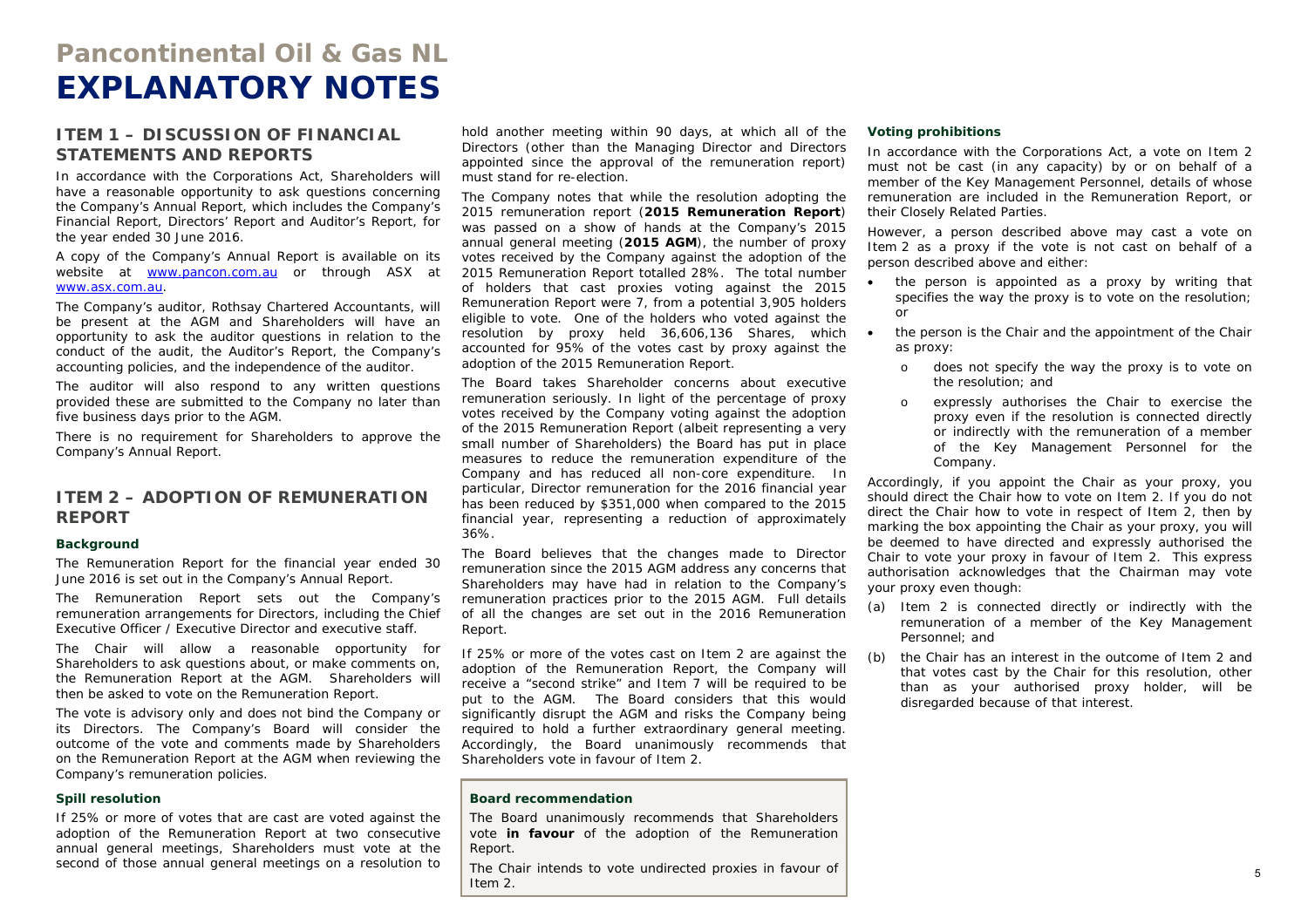# **ITEM 3 – RE-ELECTION OF DIRECTOR**

The Constitution provides that no Director, other than a Managing Director, may retain office (without re-election) for more than three years or past the third annual general meeting following the Director's appointment, whichever is longer. In accordance with the Constitution, Mr Roy Barry Rushworth will retire in accordance with rule 11.7 of the Constitution and, being eligible, offers himself for re-election as a Director. Mr Rushworth's relevant skills and experience are summarised in this section.

**Mr Roy Barry Rushworth** 

**Term of office**Appointed as Director in 2005

**Independent** 

No

#### **Skills and experience**

Mr Rushworth is a Geologist with international petroleum exploration experience. With roles such as Chief Geologist and Exploration Manager, Mr Rushworth helped guide an Australian listed company to a number of oil and gas finds during his tenure. Since his appointment with Pancontinental, Mr Rushworth has been responsible for identifying, negotiating and acquiring international new venture opportunities particularly in Kenya and Namibia. In addition, he has a trusted contact base which has assisted him to attract international major companies as joint venture partners to Pancontinental's projects.

Mr Rushworth has been a Director of Pancontinental since August 2005 and Chief Executive Officer since November 2008.

#### **Interests in the Company**

Mr Rushworth's interests in the Company are as follows:

36,836,610 shares; and

1,000,000 options

#### **Board recommendation**

The Board (other than Mr Rushworth) recommends that Shareholders vote **in favour** of the re-election of Mr Rushworth.

The Chair intends to vote undirected proxies in favour Item 3.

### **ITEM 4 – ELECTION OF DIRECTOR**

The Constitution provides that if a person is appointed as a Director by the other Directors, the Company must confirm the appointment at the Company's next annual general meeting. Mr John Edward Leach was appointed as a nonexecutive Director in February 2016 and, in accordance with rule 11.3 of the Constitution, seeks confirmation of his appointment as a Director. Mr Leach's relevant skills and experience are summarised in this section.



Mr Leach has completed a degree in Economics, is a Chartered Accountant and holds a Master of Business Administration. Experience in the mining industry along with senior management and director positions have provided Mr Leach with extensive experience in financial management, fundraising and strategic planning. Mr Leach joined Pancontinental's board in February 2016.

Mr Leach held the position of Executive Finance Director for Cyprus based Atalaya Mining from 2007 to July 2015 and is currently a Director of Kefi Minerals plc (since 2007). Kefi Minerals plc is an exploration and development company which is also based in Cyprus.

**Interests in the Company** 

Nil

#### **Board recommendation**

The Board (other than Mr Leach) recommends that Shareholders vote **in favour** of the election of Mr Leach.

The Chair intends to vote undirected proxies in favour Item 4.

### **ITEM 5 – RATIFICATION OF SHARE PLACEMENTS**

#### **Background**

Item 5 seeks the approval of Shareholders under Listing Rule 7.4 to ratify the issue of 185,500,000 Shares at an issue price of 0.4 cents per Share to sophisticated and professional investor clients of London based Peel Hunt LLP (**Placement**). The Placement occurred in April 2016 and was made to fund costs associated with the potential sale of a part interest in Namibia PEL 37, farm-out costs for Kenya L6 and for general working capital requirements and other payables. The Placement was made without Shareholder approval pursuant to the Company's 15% placement capacity under ASX Listing Rule 7.1.

#### **Requirement for Shareholder approval**

Listing Rule 7.1 provides that a company must not, subject to specified exceptions, issue or agree to issue more Equity Securities during any 12 month period than that amount which represents 15% of the number of fully paid ordinary securities on issue at the commencement of that 12 month period calculated in accordance with the formula prescribed by Listing Rule 7.1.

Listing Rule 7.4 permits the ratification of previous issues of securities made without prior Shareholder approval provided the issue did not breach the 15% threshold set by Listing Rule 7.1.

The Company confirms that the issue and allotment of Shares did not breach ASX Listing Rule 7.1. The Company also confirms that the sophisticated and professional investors who participated in the Placement are not related parties of the Company.

The Board would like the flexibility to issue further securities over the next 12 months without taking into account the 185,500,000 Shares described above for the purposes of Listing Rule 7.1. Item 5 therefore seeks ratification under Listing Rule 7.4 of the issue of the Shares under the Placement so that these securities are not counted in determining the Company's capacity under Listing Rule 7.1.

#### **Specific information required by ASX Listing Rule 7.5**

For the purposes of Listing Rule 7.5, information regarding the Placement which is the subject of Item 5 is provided as follows:

- (a) 185,500,000 Shares were issued;
- (b) the Shares were issued at a price of 0.4 cents per Share;
- 6 (c) the Shares were issued as fully paid ordinary Shares which rank equally with the existing Shares on issue;

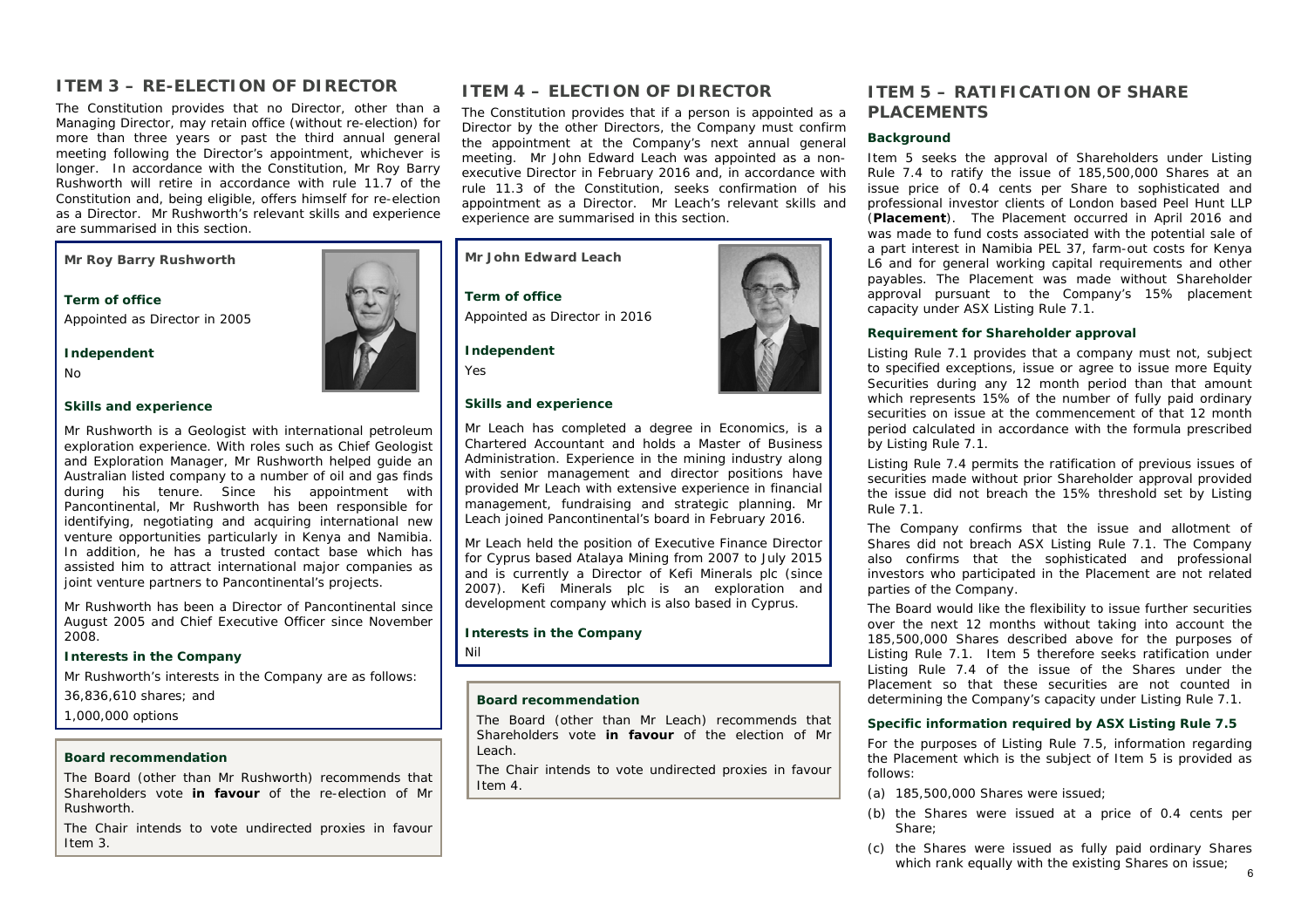- (d) the Shares were issued to sophisticated and professional investor clients of London based Peel Hunt LLP; and
- (e) the funds raised will be used to further fund the exploration activities on the Company's existing exploration projects in Kenya and Namibia, namely:
	- a. costs associated with the potential sale of a part interest in Namibia PEL 37;
	- b. other farmout costs;
	- c. business development; and
	- d. general working capital and other payables.

#### **Board recommendation**

The Board unanimously recommends Shareholders vote **in favour** of Item 5.

The Chair intends to vote undirected proxies in favour of Item 5.

#### **Voting exclusions**

The Company will disregard any votes cast on Item 5 by a person (or any associates of such a person) who participated in the Placement.

However, the Company need not disregard a vote if:

- it is cast by a person as proxy for a person who is entitled to vote, in accordance with the directions on the proxy form; or
- it is cast by the Chair as proxy for a person who is entitled to vote, in accordance with a direction on the proxy form as the proxy decides.

### **ITEM 6 – APPROVAL OF 10% PLACEMENT CAPACITY**

The Company seeks Shareholder approval under Listing Rule 7.1A to increase the Company's capacity to issue Equity Securities equivalent to 10% of the Company's ordinary securities (calculated at the time of issue) in accordance with the formula prescribed by Listing Rule 7.1A.2 (**10% Capacity**).

The 10% Capacity would be in addition to the existing capacity to issue Equity Securities equivalent to 15% of the Company's ordinary securities under Listing Rule 7.1.

To seek approval under Listing Rule 7.1A, a company must be an eligible entity. The Company is an eligible entity for the purposes of Listing Rule 7.1A as the Company is an entity that is not included in the S&P ASX 300 Index and has a market capitalisation of \$300 million or less.

#### **Purpose of approval**

Shareholder approval is being sought to provide the Company with the maximum flexibility to raise funds by issuing Equity Securities without the need for further Shareholder approval.

If the 10% Capacity is not approved, the Company may be required to obtain Shareholder approval at the time of an issue of securities, which may limit the Company's ability to take advantage of opportunities to raise equity capital.

Under Listing Rule 7.1A, the Company must obtain Shareholder approval at the AGM to issue Equity Securities equivalent to 10% of the Company's ordinary securities in the 10% Placement Period.

The 10% Capacity must be approved by a special resolution, requiring approval of 75% of the votes cast by Shareholders present and eligible to vote (in person, by proxy, by attorney or, in the case of a corporate Shareholder, by a corporate representative).

The number of Equity Securities that the Company will have the capacity to issue under the 10% Capacity will be calculated at the date of issue of the Equity Securities in accordance with the formula set out in Listing Rule 7.1A.2.

Any Equity Securities issued under the 10% Capacity must be in the same class as an existing quoted class of Equity Security of the Company.

#### **Details of the 10% Capacity**

**issue** 

**Minimum issue price** the 10% Capacity at a price less than 75% of The Company will not issue securities under

the VWAP for the securities in the same class, calculated over the 15 ASX trading days on which trades in that class were recorded immediately before:

- the date on which the price at which the securities are to be issued is agreed; or
- if the securities are not issued within five trading days of the date in the paragraph above, the date on which the securities are issued.

**Date of** The 10% Capacity will expire on the earlier of:

- the date that is 12 months after the date of the AGM; or
- the date Shareholders approve a significant change to the nature or scale of the Company's activities under Listing Rule 11.1.2 or a disposal of the Company's main undertaking under Listing Rule 11.2,

#### (**10% Placement Period**).

**Purpose of issue** Shares may be issued for:

 cash consideration, in which case the Company intends to use the funds raised for exploration activities on the Company's African projects, the acquisition of new permits and for general working capital

purposes; or

 non-cash consideration for the acquisition of new assets or resources. In such circumstances the Company will comply with the minimum issue price limitation under Listing Rule 7.1A.3 and will provide a valuation of the non-cash consideration as required by Listing Rule 7.1A.3.

The Company will comply with its disclosure obligations under Listing Rules 3.10.5A and 7.1A.4 in relation to any issue of securities under the 10% Capacity.

**Allocation** The Company's allocation policy is dependent **policy**  on the prevailing market conditions at the time of any proposed issue pursuant to the 10% Capacity. The identity of allottees will be determined on a case-by-case basis having regard to factors which may include, but are not limited to:

- the methods of raising funds which are available to the Company, including the time and market exposure associated with the various methods of raising capital applicable at the time of the raising;
- the effect of an issue on the control of the Company;
- the financial situation and solvency of the Company; and
- advice from corporate, financial and broking advisers.

As at the date of this Notice, the allottees have not been determined. They may, however, include substantial Shareholders and/or new Shareholders who are not related parties or associates of a related party of the Company.

**Previous approval**  At the Company's annual general meetings on 30 November 2015, 28 November 2014 and 22 November 2013, Shareholders approved the Company's capacity to issue Equity Securities equivalent to 10% of the Company's ordinary securities.

> The approval given at the 2015 annual general meeting will expire on 30 November 2016.

For the purposes of ASX Listing Rule 7.3A.6, the Company had 1,153,744,096 Equity Securities on issue on 30 November 2015, being the date that is 12 months preceding the date of the AGM. The Company has issued 566,500,000 Equity Securities in the 12 months preceding the date of the AGM which represents 49% of the Equity Securities on issue at the start of the 12 months preceding

7 7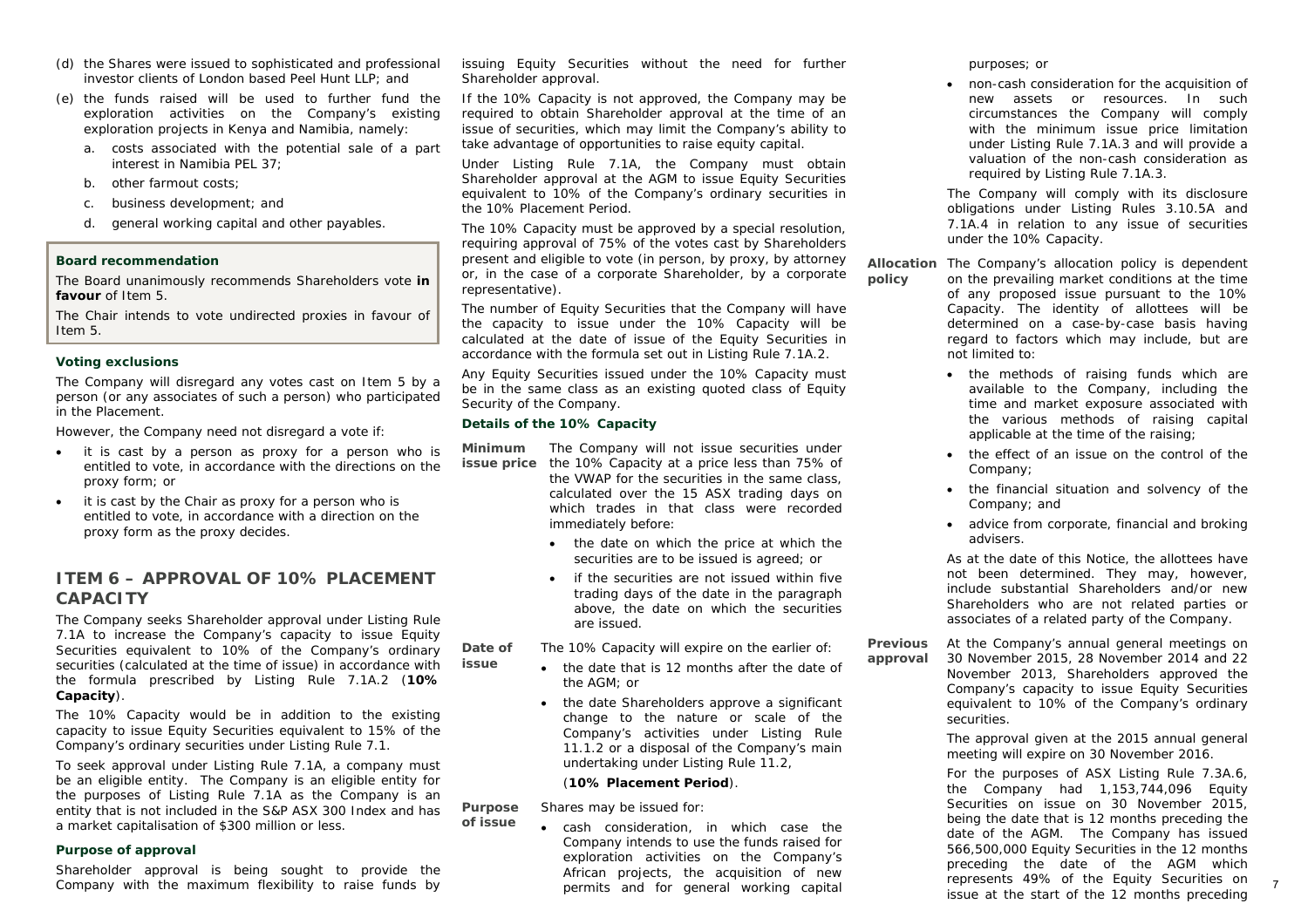the date of the AGM. Please refer to Schedule 1 of these Explanatory Notes for details of the Equity Securities issued by the Company in the 12 months preceding the date of the AGM.

#### **Is there a risk of economic and voting dilution to you?**

There is a risk of economic and voting dilution to the ordinary security holders of the Company if Item 6 is approved. There is a specific risk that:

- the market price for the Company's Equity Securities may be significantly lower on the date of the issue than on the date of the AGM; and
- the Equity Securities may be issued at a price that is at a discount to the market price for the Company's Equity Securities on the issue date,

which may have an effect on the amount of funds raised by the issue of the Equity Securities.

Based on the 1,717,494,096 Shares on issue as at the date of this Notice, subject to Shareholder approval being obtained under Item 6, 171,749,409 Equity Securities will be permitted to be issued in accordance with Listing Rule 7.1A. The actual number of Equity Securities that the Company will have the capacity to issue under Listing Rule 7.1A will be calculated at the date of issue of the Equity Securities in accordance with the formula prescribed in Listing Rule 7.1A.2.

The table below shows the dilution of existing Shareholders upon the issue of the maximum number of Equity Securities under the 10% Capacity, using different variables for the number of ordinary securities for variable "A" (as defined in Listing Rule 7.1A) and the market price of Shares. The table shows:

- (a) examples where variable "A" is at its current level and where variable "A" has increased by 50% and 100%. Variable "A" is based on the number of ordinary securities the Company has on issue. The number of ordinary securities on issue may increase as a result of issues of ordinary securities that do not require Shareholder approval (for example, a pro rata entitlements issue or scrip issued under a takeover offer) or future specific placements under Listing Rule 7.1 that are approved at a future Shareholders' meeting; and
- (b) examples of where the issue price of ordinary securities is at the current market price as at close of trading on 17 October 2016, being \$0.004, and where the issue price has deceased by 50% and increased by 100%.

The dilutionary effect will always be 10% if the maximum number of Equity Securities that may be issued under the 10% Capacity are issued.

| Variable "A" in<br><b>Listing Rule</b><br>7.1A.2 | <b>Dilution</b>        | 50%<br>decrease in<br>issue price | <b>Issue Price</b> | 100%<br>increase in<br>issue price |
|--------------------------------------------------|------------------------|-----------------------------------|--------------------|------------------------------------|
|                                                  |                        | \$0.002                           | \$0.004            | \$0.008                            |
| <b>Current Variable</b>                          | 10%                    | 171,749,409                       | 171,749,409        | 171,749,409                        |
| "А"<br>1,717,494,096<br><b>Shares</b>            | <b>Funds</b><br>raised | \$343,499                         | \$686,998          | \$1,373,995                        |
| 50% increase in<br><b>Current Variable</b>       | 10%                    | 257,624,114                       | 257,624,114        | 257,624,114                        |
| "А"<br>2,576,241,144<br><b>Shares</b>            | <b>Funds</b><br>raised | \$515,248                         | \$1,030,496        | \$2,060.993                        |
| 100% increase                                    | 10%                    | 343.498.819                       | 343,498,819        | 343.498.819                        |
| in Current<br>Variable "A"                       |                        |                                   |                    |                                    |
| 3,434,988,192<br><b>Shares</b>                   | <b>Funds</b><br>raised | \$686,998                         | \$1,373,995        | \$2,747,991                        |

#### **Assumptions and explanations**

- 1. The Company issues the maximum number of Equity Securities available under the 10% Capacity.
- 2. No options of other securities are exercised into Shares before the date of the issue of the Equity Securities.
- 3. The 10% voting dilution reflects the aggregate percentage dilution against the issued share capital at the time of issue.
- 4. The table does not show an example of dilution that may be caused to a particular Shareholder (taking into account that Shareholder's holding at the date of the AGM).
- 5. The table does not show the effect of issues under the 15% share issue capacity under the Listing Rule 7.1.
- 6. The issue of securities under the 10% Capacity consists only of Shares.
- 7. The issue price of the 10% Capacity used in the table does not take into account discount to market price (if any).

#### **Voting exclusions**

The Company will disregard any votes cast on Item 6 by a person who might participate in the proposed issue and any person who might obtain a benefit (except a benefit solely in the capacity of a holder of Shares) if Item 6 is passed, and any associates of those persons.

However, the Company need not disregard a vote if:

• it is cast by the person as proxy for a person who is entitled to vote, in accordance with the directions on the Proxy Form; or

• it is cast by the Chair in accordance with a direction on the Proxy Form to vote as the proxy decides.

The persons eligible to participate in a proposed issue (if any) are not known by the Company as at the date of the Notice. Accordingly, no Shareholders are currently excluded from voting on Item 6.

## **ITEM 7 – CONDITIONAL SPILL RESOLUTION**

For the reasons outlined in relation to Item 2 above, namely that 28% of the proxy votes received by the Company prior to the 2015 AGM were against the adoption of the 2015 Remuneration Report, the Board has decided to treat the Company as having received a "first strike" at the Company's 2015 AGM for the purposes of the Corporations Act.

Accordingly, if at least 25% of the votes cast on Item 2 are voted against the adoption of the 2016 Remuneration Report, the Company will receive a "second strike" and Item 7 (**Spill Resolution**) will be put to the AGM.

However, if less than 25% of the votes cast on Item 2 are against adopting the Remuneration Report, then there will be no "second strike" and accordingly Item 7 will not be put to the AGM.

If the Spill Resolution is put to the AGM and passed, a further extraordinary general meeting (**Spill Meeting**) must be held within 90 days after the AGM. In such circumstances, each of the Directors (except the Managing Director) who were in office when the Board approved the last Directors' Report (**Relevant Directors**) will automatically cease to hold office immediately before the end of the Spill Meeting, unless they are willing to stand for re-election and are re-elected at the Spill Meeting (and subject to the Company maintaining the minimum number of Directors required by the Corporations Act).

Each of the Relevant Directors would be eligible to seek reelection at the Spill Meeting, however there is no assurance that any of them would do so.

#### **Board recommendation**

The Board unanimously recommends Shareholders vote **in favour** of granting the Company the additional equity raising capacity equivalent to 10% of the Company's ordinary securities.

The Chair intends to vote undirected proxies in favour of Item 6.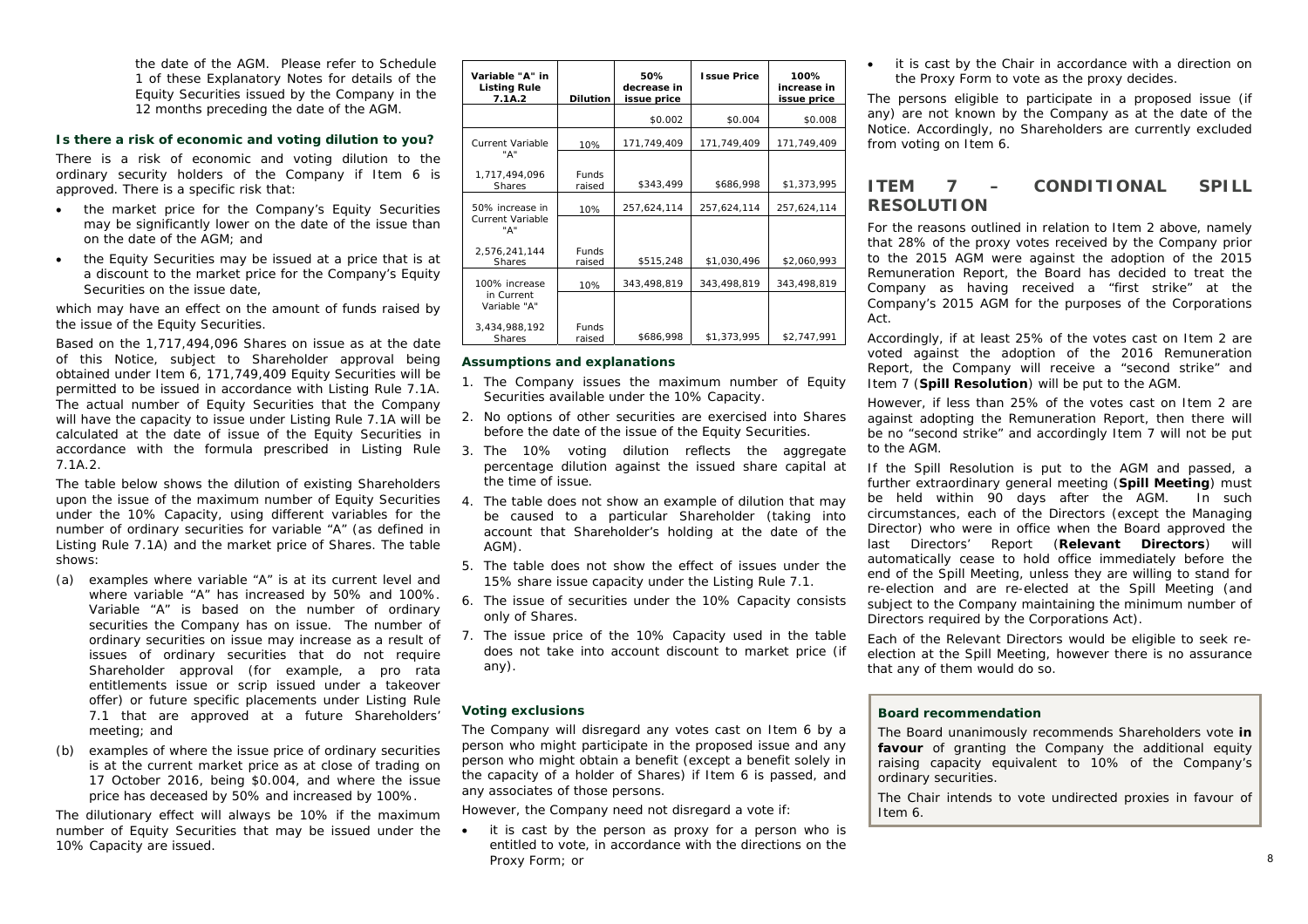#### **Board recommendation**

Noting that each Relevant Director would have a personal interest in Item 7 if it were put to the AGM, and that each of them (and their Closely Related Parties) would be excluded from voting on Item 7, the Directors unanimously recommend that Shareholders **vote against** the Spill Resolution if it is put to the AGM. This is on the basis that the Board considers that it would be extremely disruptive to the Company and that it would be inappropriate to remove all of the Relevant Directors in the circumstances.

The Chair intends to vote all available undirected proxies against Item 7 if it is put to the AGM.

#### **Voting prohibitions**

In accordance with the Corporations Act, a vote on Item 7 must not be cast (in any capacity) by or on behalf of a member of the Key Management Personnel, details of whose remuneration are included in the Remuneration Report, or their Closely Related Parties.

However, a person described above may cast a vote on Item 7 as a proxy if the vote is not cast on behalf of a person described above and either:

- the person is appointed as a proxy by writing that specifies the way the proxy is to vote on the resolution; or
- $\bullet$  the person is the Chair and the appointment of the Chair as proxy
	- o does not specify the way the proxy is to vote on the resolution; and
	- o expressly authorises the Chair to exercise the proxy even if the resolution is connected directly or indirectly with the remuneration of a member of the Key Management Personnel for the Company.

Accordingly, if you appoint the Chair as your proxy, you should direct the Chair how to vote on Item 7. If you do not direct the Chair how to vote in respect of Item 7, then by marking the box appointing the Chair as your proxy, you will be deemed to have directed and expressly authorised the Chair to vote your proxy in favour of Item 7. This express authorisation acknowledges that the Chair may vote your proxy even though:

- (a) Item 7 is connected directly or indirectly with the remuneration of a member of the Key Management Personnel; and
- (b) the Chair has an interest in the outcome of Item 7 and that votes cast by the Chair for this resolution, other than as your authorised proxy holder, will be disregarded because of that interest.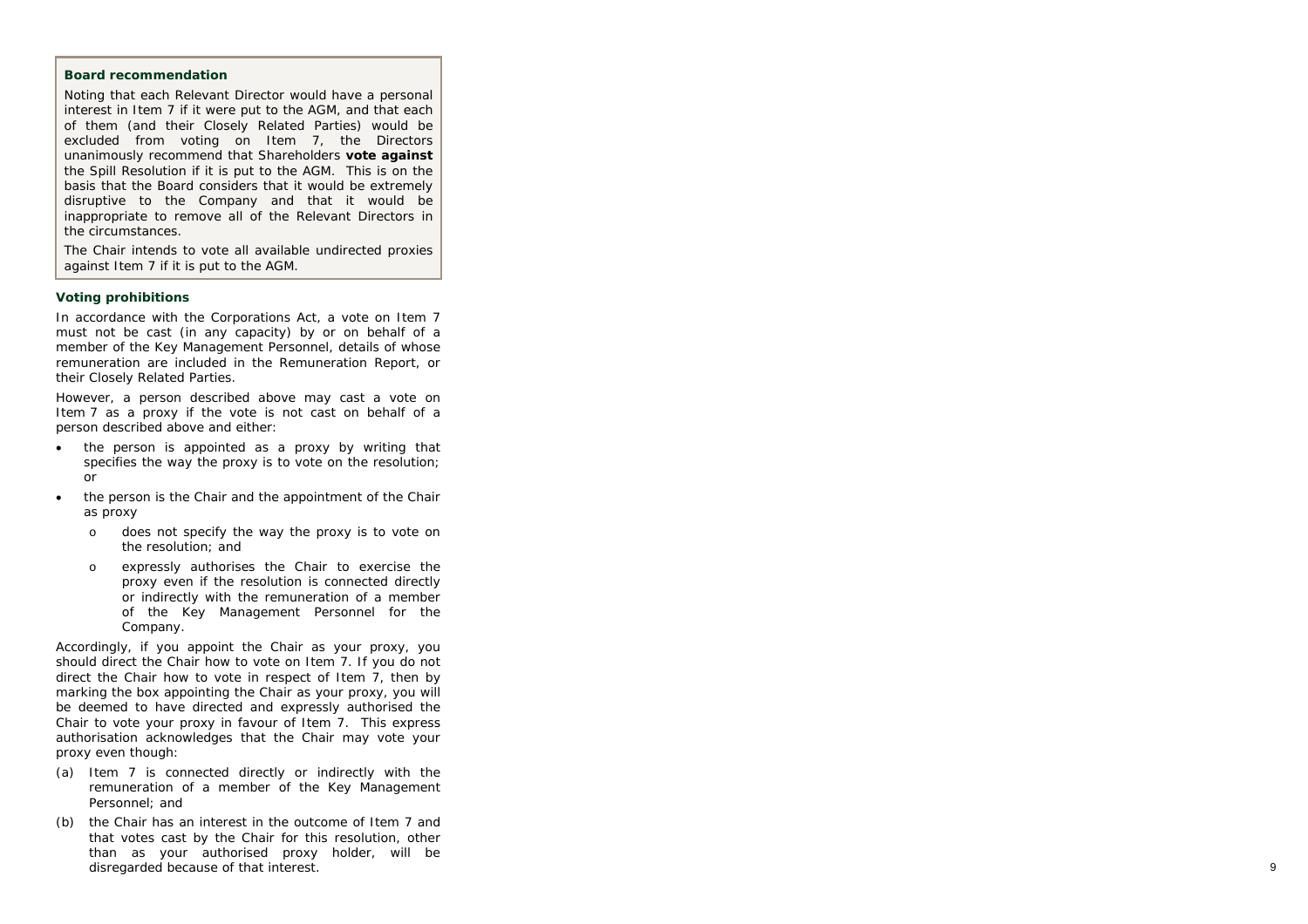# **Pancontinental Oil & Gas NL GLOSSARY**

| 10% Capacity                               | Has the meaning given to that term<br>in the Explanatory Notes to Item 6.                                                                                                                                                                                                                                                                                                                                                                            |  |  |  |
|--------------------------------------------|------------------------------------------------------------------------------------------------------------------------------------------------------------------------------------------------------------------------------------------------------------------------------------------------------------------------------------------------------------------------------------------------------------------------------------------------------|--|--|--|
| 10%<br>Placement<br>Period                 | Has the meaning given to that term<br>in the Explanatory Notes to Item 6.                                                                                                                                                                                                                                                                                                                                                                            |  |  |  |
| $A$$ or $$$                                | Australian dollars.                                                                                                                                                                                                                                                                                                                                                                                                                                  |  |  |  |
| <b>Annual Report</b>                       | The Financial Report, Directors'<br>Report and Auditor's Report for the<br>Company for the year ended 30<br>June 2016.                                                                                                                                                                                                                                                                                                                               |  |  |  |
| <b>AGM or Annual</b><br>General<br>Meeting | The Annual General<br>Meeting<br>οf<br>Shareholders of the Company to be<br>held at The Park Business Centre,<br>45 Ventnor Avenue, West Perth,<br>Australia<br>Western<br>6005<br>on<br>Wednesday, 30 November 2016 at<br>10:00am<br>(AWST),<br>or<br>any<br>adjournment thereof.                                                                                                                                                                   |  |  |  |
| ASX                                        | ASX Limited (ABN 98 008 624 691),<br>or as the context requires,<br>the<br>financial market operated by it.                                                                                                                                                                                                                                                                                                                                          |  |  |  |
| <b>Auditor's</b><br>Report                 | The<br>the<br>auditor's<br>report<br>on<br>Financial Report.                                                                                                                                                                                                                                                                                                                                                                                         |  |  |  |
| <b>AWST</b>                                | Australian Western Standard Time.                                                                                                                                                                                                                                                                                                                                                                                                                    |  |  |  |
| Board                                      | The<br>board<br>of Directors of<br>the<br>Company.                                                                                                                                                                                                                                                                                                                                                                                                   |  |  |  |
| Chair                                      | The chair of the Annual General<br>Meeting.                                                                                                                                                                                                                                                                                                                                                                                                          |  |  |  |
| Closely<br><b>Related Party</b>            | Has the meaning given to that term<br>in the Corporations Act, under<br>which a Closely Related Party of a<br>member of the Key Management<br>Personnel refers to a company the<br>member controls, the member's<br>spouse, child or dependent (or a<br>child or dependent of the member's<br>spouse), or anyone else who is one<br>of the member's family and may be<br>expected to influence<br><b>or</b><br>be<br>influenced by the member in the |  |  |  |

member's dealing with the entity.

| Company or<br><b>Pancontinental</b> | Pancontinental Oil & Gas NL (ABN<br>95 003 029 543).                                                                                                                                                                                                                                                                                    |  |  |  |  |
|-------------------------------------|-----------------------------------------------------------------------------------------------------------------------------------------------------------------------------------------------------------------------------------------------------------------------------------------------------------------------------------------|--|--|--|--|
| Constitution                        | The Company's constitution.                                                                                                                                                                                                                                                                                                             |  |  |  |  |
| Corporations<br>Act                 | Corporations Act 2001 (Cth).                                                                                                                                                                                                                                                                                                            |  |  |  |  |
| <b>Director</b>                     | A director of the Company.                                                                                                                                                                                                                                                                                                              |  |  |  |  |
| Directors'<br>Report                | directors'<br>report<br>The<br>prepared<br>chapter<br>2M<br>of<br>under<br>the<br>Corporations Act for the Company<br>and its controlled entities for the<br>year ended 30 June 2016.                                                                                                                                                   |  |  |  |  |
| <b>Equity</b><br>Security           | Has the meaning given to that term<br>in the Listing Rules.                                                                                                                                                                                                                                                                             |  |  |  |  |
| Explanatory<br><b>Notes</b>         | The Explanatory Notes attached to<br>the Notice of Meeting.                                                                                                                                                                                                                                                                             |  |  |  |  |
| Financial<br>Report                 | The financial report prepared under<br>Chapter 2M of the Corporations Act<br>for the Company and its controlled<br>entities for the year ended 30 June<br>2016.                                                                                                                                                                         |  |  |  |  |
| ltem                                | Each resolution<br>set<br>out<br>in<br>the<br>Notice<br>of<br>Meeting<br>of<br>or<br>item<br>business.                                                                                                                                                                                                                                  |  |  |  |  |
| Key<br>Management<br>Personnel      | Has the meaning given to that term<br>in the Corporations Act and means<br>having<br>authority<br>persons<br>and<br>responsibility for planning, directing<br>and controlling the activities of the<br>directly or indirectly,<br>Company,<br>any Director (whether<br>including<br>or otherwise)<br>executive<br>of<br>the<br>Company. |  |  |  |  |
| <b>Listing Rules</b>                | The listing rules of the ASX.                                                                                                                                                                                                                                                                                                           |  |  |  |  |
| Managing<br><b>Director</b>         | managing director of<br>The<br>the<br>Company (if any) from<br>time<br>to<br>time.                                                                                                                                                                                                                                                      |  |  |  |  |
| Notice or<br>Notice of<br>Meeting   | The Notice of Meeting<br>and<br>the<br><b>Explanatory Notes.</b>                                                                                                                                                                                                                                                                        |  |  |  |  |

| Ordinary<br><b>Resolution</b>       | A resolution that must be passed by<br>at least 50% of the votes cast by<br>Shareholders being in favour of the<br>resolution.                                                                                                                                                                   |
|-------------------------------------|--------------------------------------------------------------------------------------------------------------------------------------------------------------------------------------------------------------------------------------------------------------------------------------------------|
| Placement                           | Has the meaning given to that term<br>in the Explanatory Notes to Item 5.                                                                                                                                                                                                                        |
| <b>Proxy Form</b>                   | The proxy form included with this<br>Notice.                                                                                                                                                                                                                                                     |
| Remuneration<br>Report              | The remuneration report forming<br>part of the Directors' Report in the<br>Annual Report.                                                                                                                                                                                                        |
| <b>Share</b>                        | A fully paid ordinary share in the<br>capital of the Company.                                                                                                                                                                                                                                    |
| Shareholder                         | Any person holding a Share in the<br>Company's share register.                                                                                                                                                                                                                                   |
| <b>Special</b><br><b>Resolution</b> | A resolution that must be passed by<br>at least 75% of the votes cast by<br>Shareholders present and eligible to<br>vote (in person, by proxy, by<br>attorney or, in the case of<br>a<br>corporate<br>Shareholder,<br>by<br>a<br>corporate representative) being in<br>favour of the resolution. |
| <b>Voting Record</b><br>Date        | 4:00pm (AWST) on Monday,<br>-28<br>November 2016.                                                                                                                                                                                                                                                |
| <b>VWAP</b>                         | Volume Weighted Average Price.                                                                                                                                                                                                                                                                   |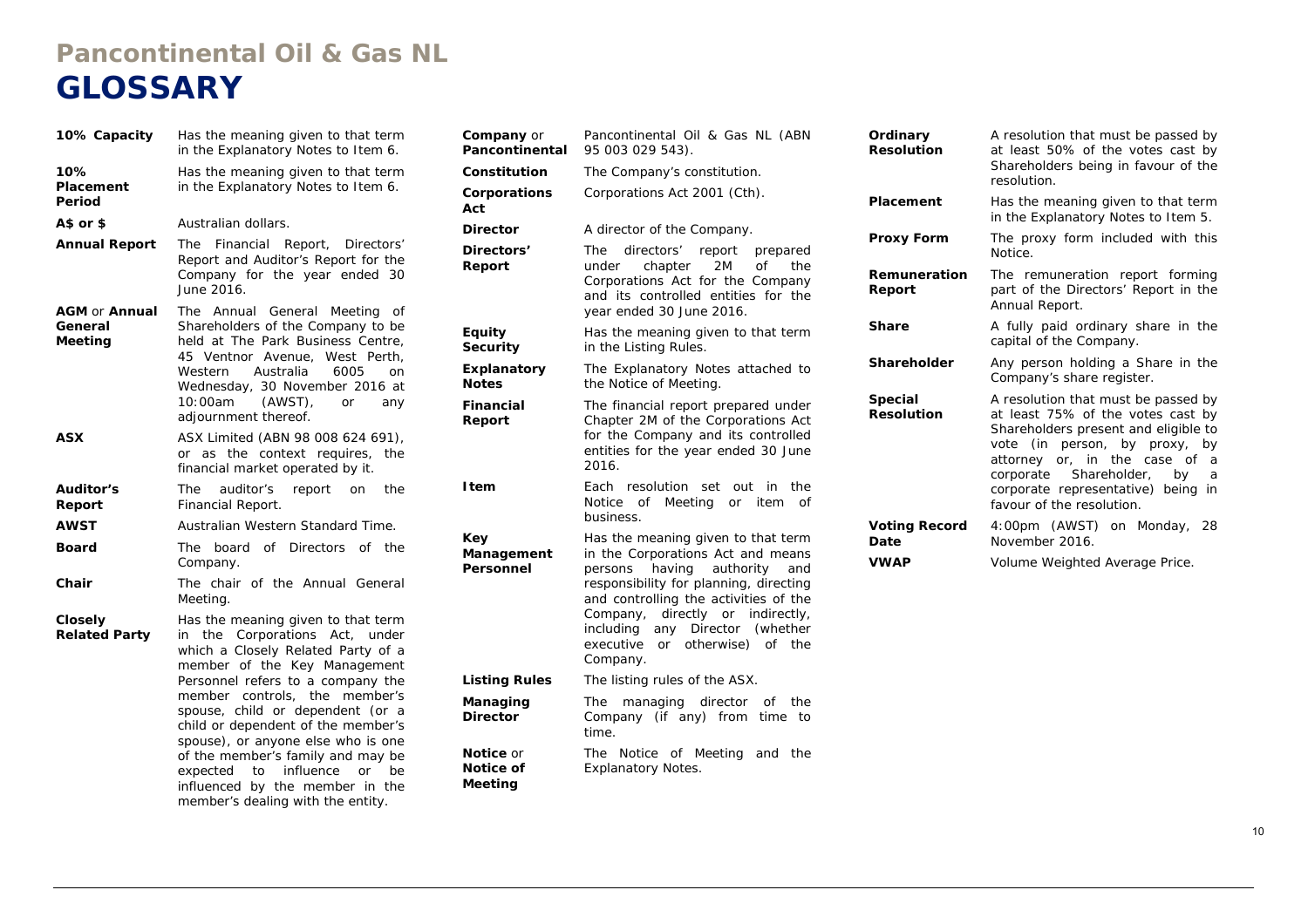# **Pancontinental Oil & Gas NL ABN 95 003 029 543**

# **SCHEDULE 1**

| Date of<br>issue | Number of<br>securities<br>issued | Class of<br>Equity<br><b>Security</b> | Summary of the terms<br>of the class of Equity<br><b>Security</b> | Names of persons who<br>received securities or<br>basis on which those<br>persons were determined  | Price   | Cash/Non-cash consideration                                                                                                                                                                                                                                                                                    | <b>Current value</b><br>of non-cash<br>consideration |
|------------------|-----------------------------------|---------------------------------------|-------------------------------------------------------------------|----------------------------------------------------------------------------------------------------|---------|----------------------------------------------------------------------------------------------------------------------------------------------------------------------------------------------------------------------------------------------------------------------------------------------------------------|------------------------------------------------------|
| 11 Dec 2015      | 184,500,000                       | <b>Shares</b>                         | Same as existing<br>Shares <sup>1</sup>                           | Professional and<br>sophisticated investors<br>under the Placement                                 | \$0.004 | \$738,000<br>The Company has spent all of this amount<br>to further fund the Company's exploration<br>activities and projects, costs associated<br>with the potential sale of a part interest in<br>Namibia PEL 37, other farm-out costs,<br>business development and for general<br>working capital purposes. | N/A                                                  |
| 8 Feb 2016       | 125,000,000                       | <b>Shares</b>                         | Same as existing<br>Shares <sup>1</sup>                           | A company associated with<br>Director H D Kennedy under<br>a placement approved by<br>Shareholders | \$0.004 | \$500,000<br>The Company has spent all of this amount<br>to further fund the Company's exploration<br>activities and projects, costs associated<br>with the potential sale of a part interest in<br>Namibia PEL 37, other farm-out costs,<br>business development and for general<br>working capital purposes. | N/A                                                  |
| 8 Feb 2016       | 71,500,000                        | <b>Shares</b>                         | Same as existing<br>Shares <sup>1</sup>                           | Various eligible shareholders<br>under the Company's share<br>purchase plan                        | \$0.004 | \$286,000<br>The Company has spent all of this amount<br>to further fund the Company's exploration                                                                                                                                                                                                             | N/A                                                  |

<sup>&</sup>lt;sup>1</sup> The terms of fully paid ordinary shares are set out in the Constitution. This includes the right to share in the surplus assets of the Company on a winding up and the right to attend and vote at general meetings.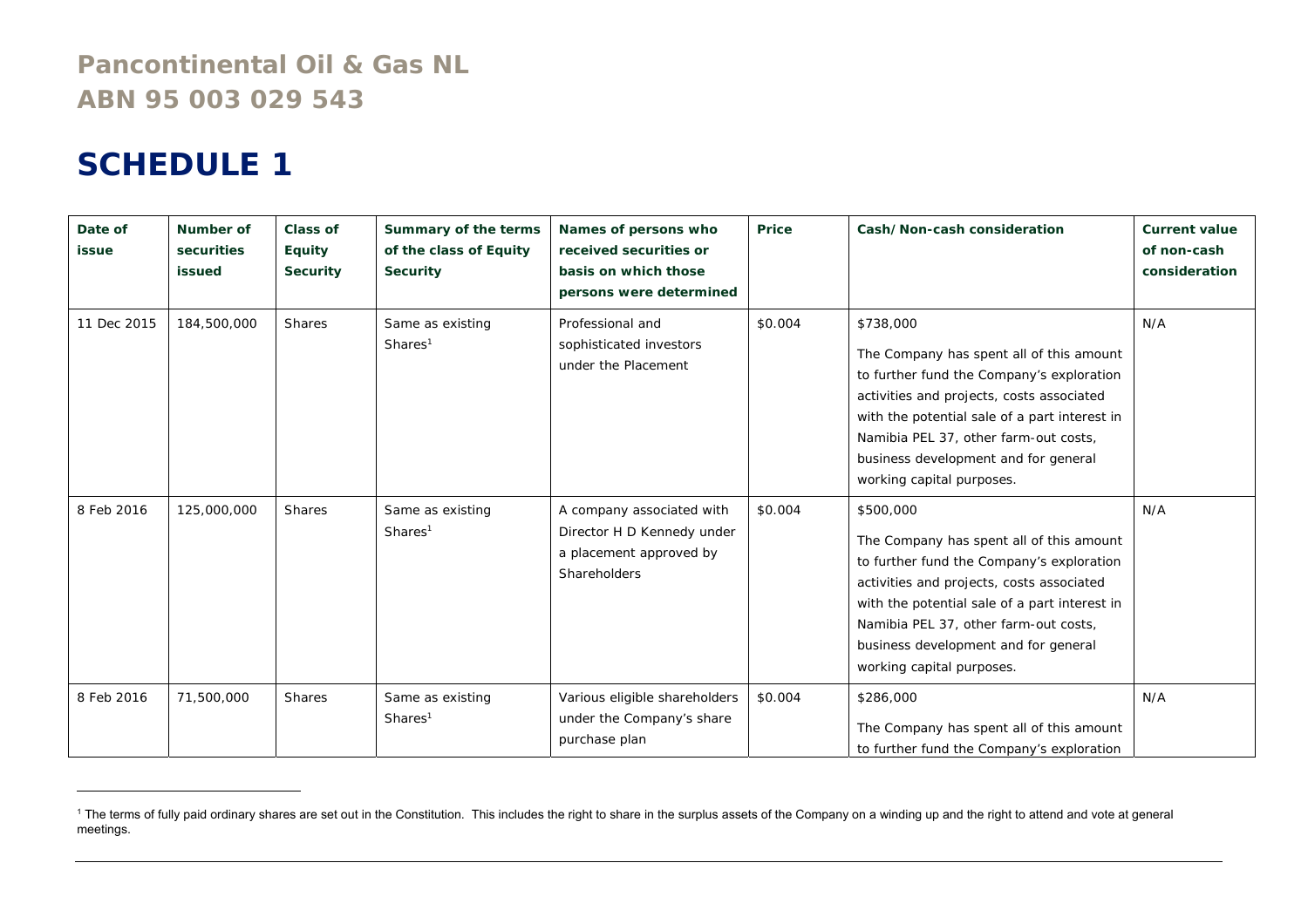|              |             |        |                                         |                                                                  |         | activities and projects, costs associated<br>with the potential sale of a part interest in<br>Namibia PEL 37, other farm-out costs,<br>business development and for general<br>working capital purposes.                                                                                                                                                                                              |                       |
|--------------|-------------|--------|-----------------------------------------|------------------------------------------------------------------|---------|-------------------------------------------------------------------------------------------------------------------------------------------------------------------------------------------------------------------------------------------------------------------------------------------------------------------------------------------------------------------------------------------------------|-----------------------|
| 7 April 2016 | 175,000,000 | Shares | Same as existing<br>Shares <sup>1</sup> | Professional and<br>sophisticated investors<br>under a placement | \$0.004 | \$700,000<br>The Company has spent \$585,000 of this<br>amount to further fund the Company's<br>exploration activities and projects, costs<br>associated with the potential sale of a part<br>interest in Namibia PEL 37, other farm-out<br>costs, business development and for<br>general working capital purposes. The<br>Company intends to spend the remaining<br>\$115,000 for similar purposes. | N/A                   |
| 7 April 2016 | 10,500,000  | Shares | Same as existing<br>Shares <sup>1</sup> | Peel Hunt LLP                                                    | Nil     | Non-cash. Issued as consideration for<br>brokerage on a placement.                                                                                                                                                                                                                                                                                                                                    | \$42,000 <sup>2</sup> |

<sup>&</sup>lt;sup>2</sup> Based on the Company's share price at close of trading on 17 October 2016 of \$0.004.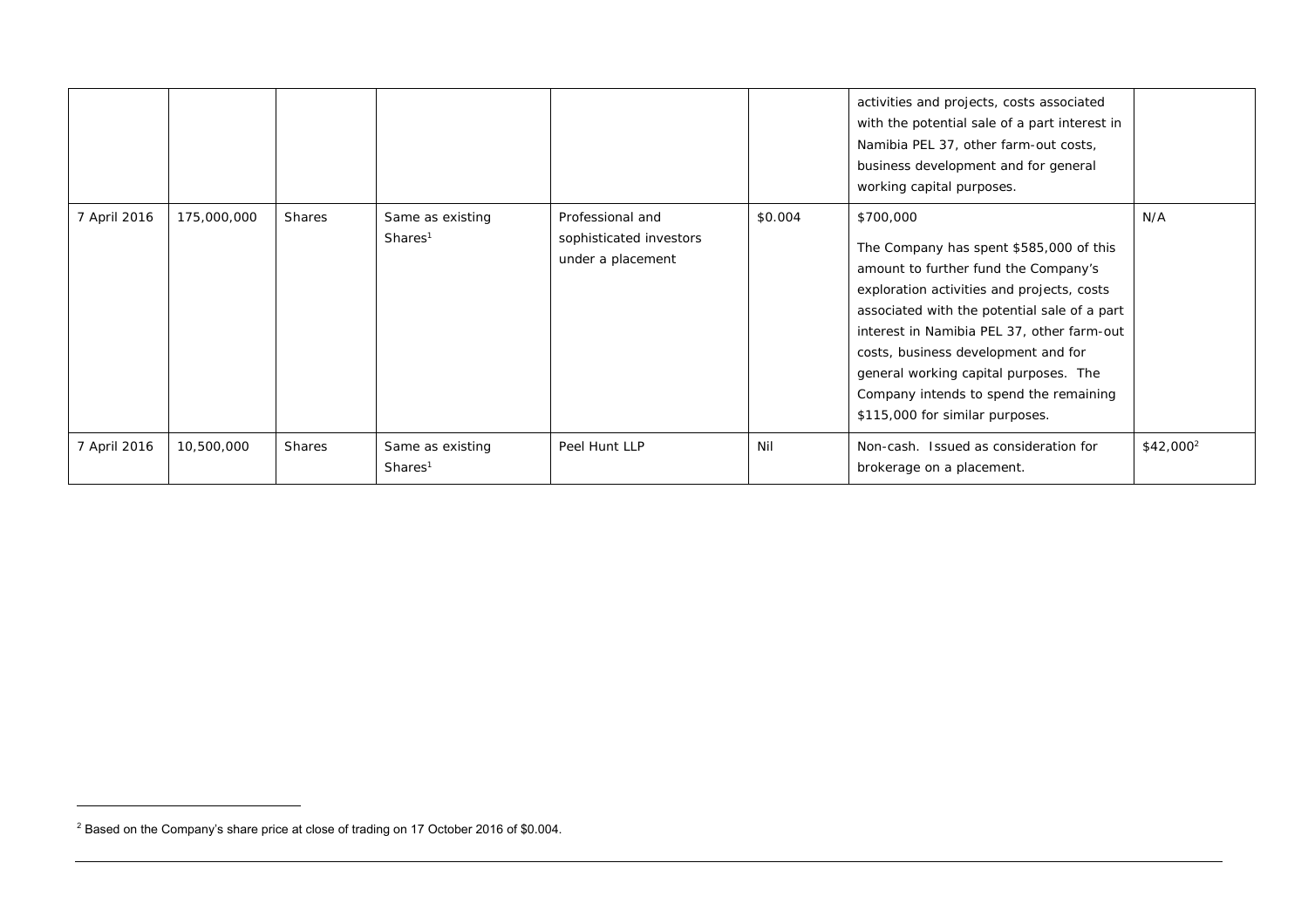# **Pancontinental Oil & Gas NL ABN 95 003 029 543**

# **PROXY FORM**

I/We being a member/s of **Pancontinental Oil & Gas NL** and entitled to attend and vote hereby appoint



the AGM (mark with an  $'Y'$ 



If you are not appointing the Chair of the AGM as your proxy please write here the full name of the individual or body corporate (excluding the registered securityholder) you are appointing as your proxy.

or failing the individual or body corporate named, or if no individual or body corporate is named, the Chair of the AGM, as my/our proxy at the **Annual General Meeting of Shareholders of Pancontinental Oil & Gas NL ABN 95 003 029 543 to be held at The Park Business Centre, 45 Ventnor Avenue, West Perth, Western Australia 6005 on 30 November 2016 at 10:00am (AWST)** and at any adjournment or postponement of that meeting, to act on my/our behalf and to vote in accordance with the following directions or if no directions have been given, as the proxy sees fit.

**Chair authorised to exercise proxies on remuneration related resolutions (Items 2 and 7):** Where I/we have appointed the Chair as my/our proxy (or the Chair becomes my/our proxy by default), I/we expressly authorise the Chair to exercise my/our proxy in respect of Item 2 and Item 7 (except where I/we have indicated a different voting intention below) and acknowledge that the Chair may exercise my/our proxy even though Item 2 and Item 7 are connected directly or indirectly with the remuneration of a member of Key Management Personnel.

**Important information for Items 2 and 7 – If the Chair of the AGM is your proxy or is appointed as your proxy by default:** If you wish to give the Chair specific voting directions on Item 2 and/or Item 7, you should mark the appropriate box opposite Item 2 and/or Item 7 (directing your proxy to vote 'for', 'against' or to 'abstain' from voting). If you have appointed the Chair as your proxy (or the Chair becomes your proxy by default), and you do not mark the boxes above, you are expressly authorising the Chair to vote in favour of Item 2 and against Item 7, as appropriate (see above).

The Chair of the AGM intends to vote all available proxies in favour of Items 2, 3, 4, 5 and 6. The Chair intends to vote all available proxies against Item 7.



Please sign on the reverse of this form. If the member is a company, it must sign in accordance with its constitution.